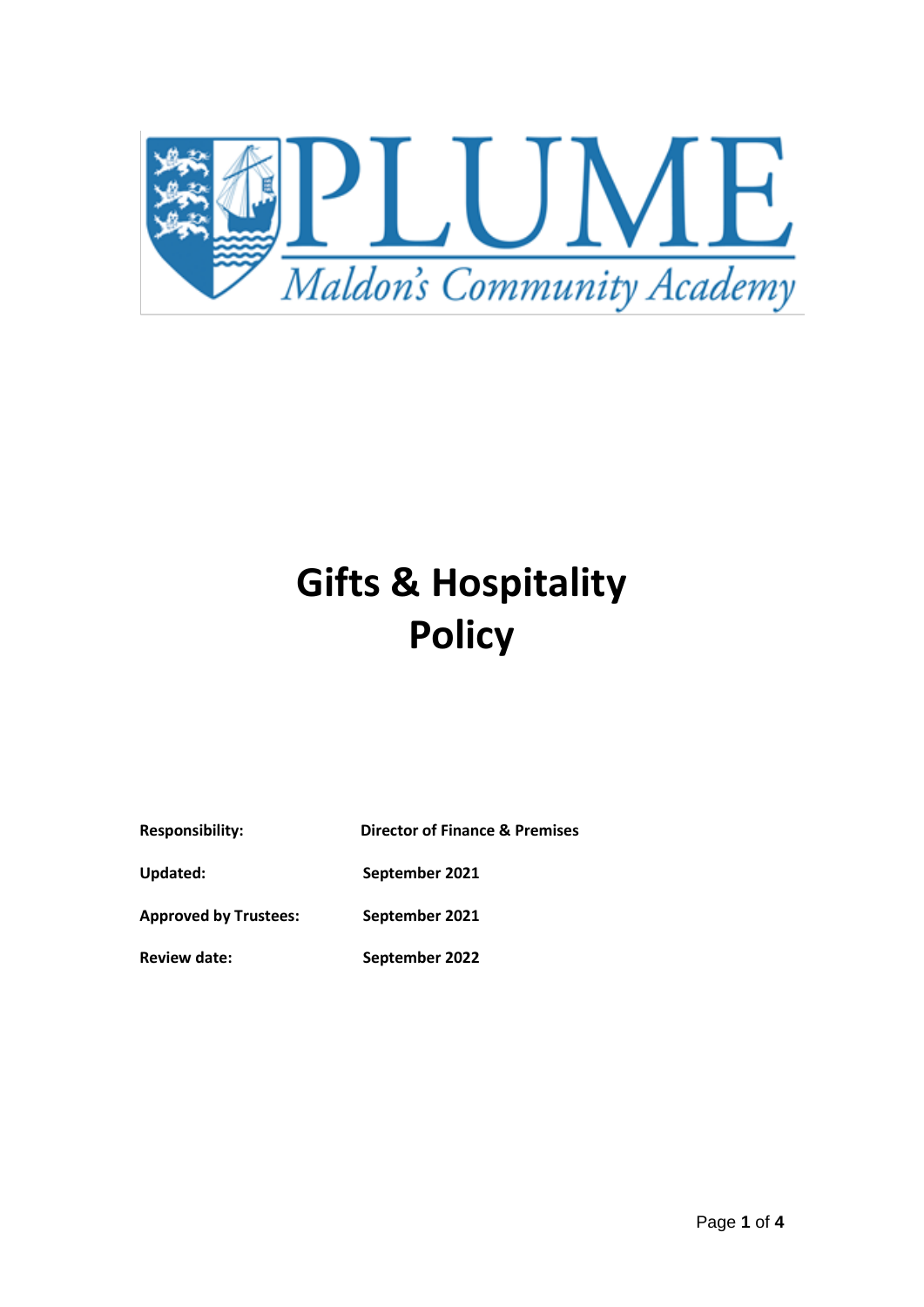## **1. Gifts & Hospitality:**

1.1 Guide lines regarding the nature and procedures to follow regarding gifts and hospitality are included in the staff handbook and Financial Regulations. If in any doubt about whether the matter should be considered under this policy clarification must be sought from the Director of Finance & Premises.

## **2.0 Guidelines regarding Gifts and Hospitality**

2.1 These guidelines will help you to judge what sort of gift, and what level of hospitality is acceptable.

The following general rules apply and must guide decisions on receipt of gifts and hospitality as an employee of the Academy:

- Accepting gifts should be the exception. You may accept small 'thank you' gifts of token value, such as a diary, a coffee mug or bunch of flowers, not over £25 in value. You should notify the Director of Finance & Premises of any gift or hospitality over this value for entry in the Register of Business Interests.
- Where smaller value gifts (under the value of £25) are received from the same person or company, the frequency of receipt should be limited to less than four occurrences in a rolling 12-month period to avoid a cumulative build-up of gift value. You should notify the Director of Finance & Premises of any gift or hospitality over this frequency for entry in the Register of Business Interests.
- Always say "no" if you think the giver has an ulterior motive. Be sensitive to the possibility that the giver may think that even small gifts or simple hospitality will elicit a more prompt service or preferential treatment.
- Never accept a gift or hospitality from anyone who is, or may be in the foreseeable future, tendering for any contract with the Academy, seeking employment with the Academy or is in dispute with the Academy, even if you are not directly involved in that service area.
- Where items purchased for the Academy include a 'free gift', such a gift should either be used for Academy business or handed to the Director of Finance & Premises to be used for charity raffles for the PSSA.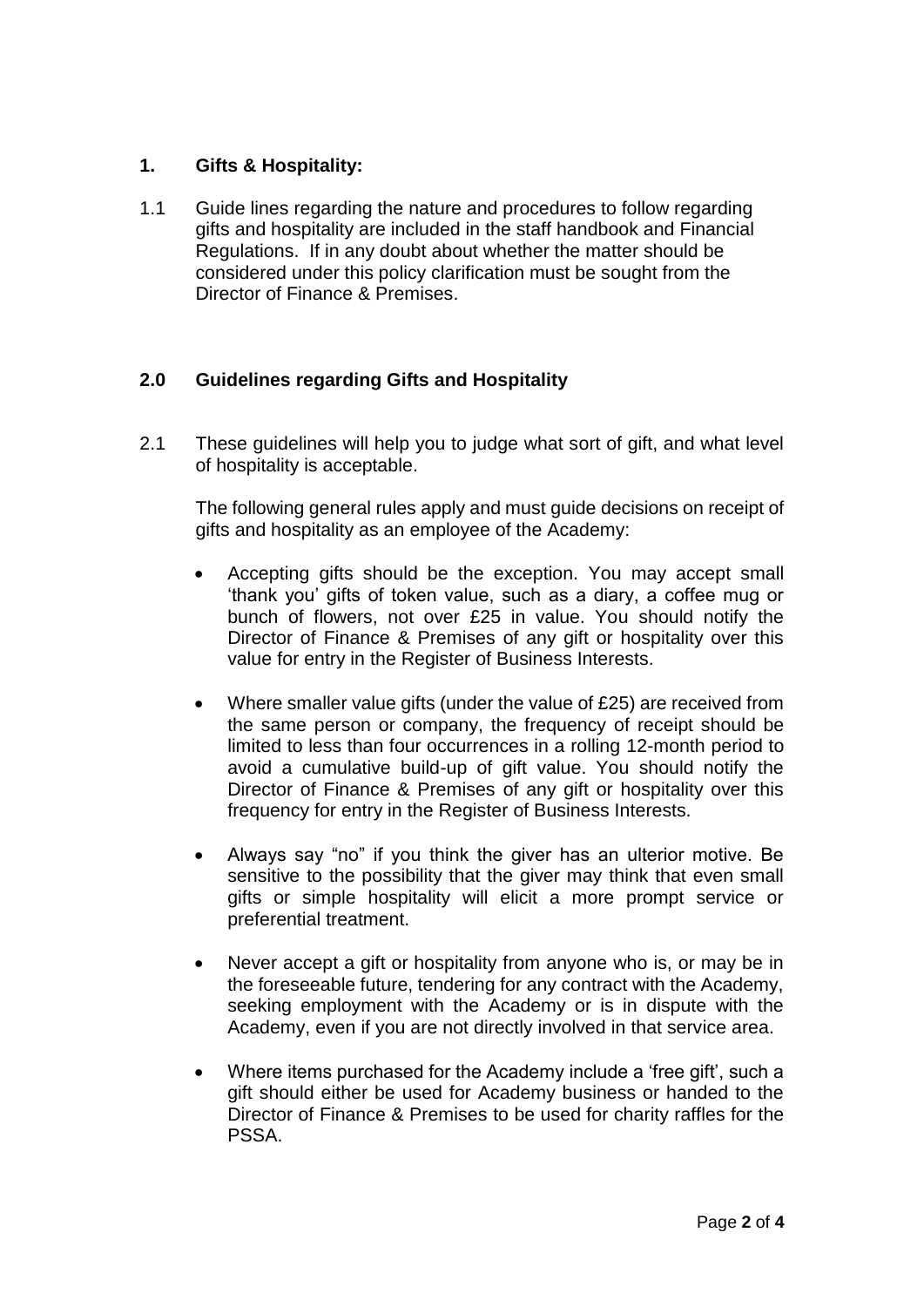If you are in any doubt about the acceptability of any gift or offer of hospitality it is your responsibility to consult the Director of Finance & Premises

A gauge of what is acceptable in terms of hospitality is whether this Academy would offer a similar level of hospitality in similar circumstances.

- Occasional working lunches with customers, providers or partners are generally acceptable as a way of doing business provided they are not to an unreasonable level or cost.
- Invitations to corporate hospitality events must each be judged on their merit. Provided the general rules have been taken into account, it may be acceptable to join other company/organisation guests at:
	- a. sponsored cultural and sporting events, or other public performances, as a representative of the Academy;
	- b. special events or celebrations.

But, consider the number of these events, and always take into consideration what public perception is likely to be if they knew you were attending.

- Acceptability depends on the appropriateness of the invitations, in terms of the level of hospitality, the frequency and the status of the invited employee.
- In all cases the person or company providing the hospitality must be present or represented at the event.
- Paid holidays or concessionary travel rates are not acceptable. Neither are offers of hotel accommodation nor the use of company villas/apartments.
- If you are visiting a company to view equipment that the Academy is considering buying, you should ensure that expenses of the trip are paid by the Academy. Acceptance of refreshments and/or a working lunch may be acceptable, but care must be taken to ensure that the Academy's purchasing and/or tender procedures are not compromised.
- Acceptance of sponsored hospitality that is built into the official programme of conferences and seminars related to your work are acceptable.
- Offers to speak at corporate dinners and social gatherings, or events organised by, for example, a professional body, where there is a genuine need to impart information or represent the Academy must be agreed in advance with The Executive Principal. Where your spouse or partner is included in the invitation, and approval has been given for you to attend, it will be acceptable for your spouse or